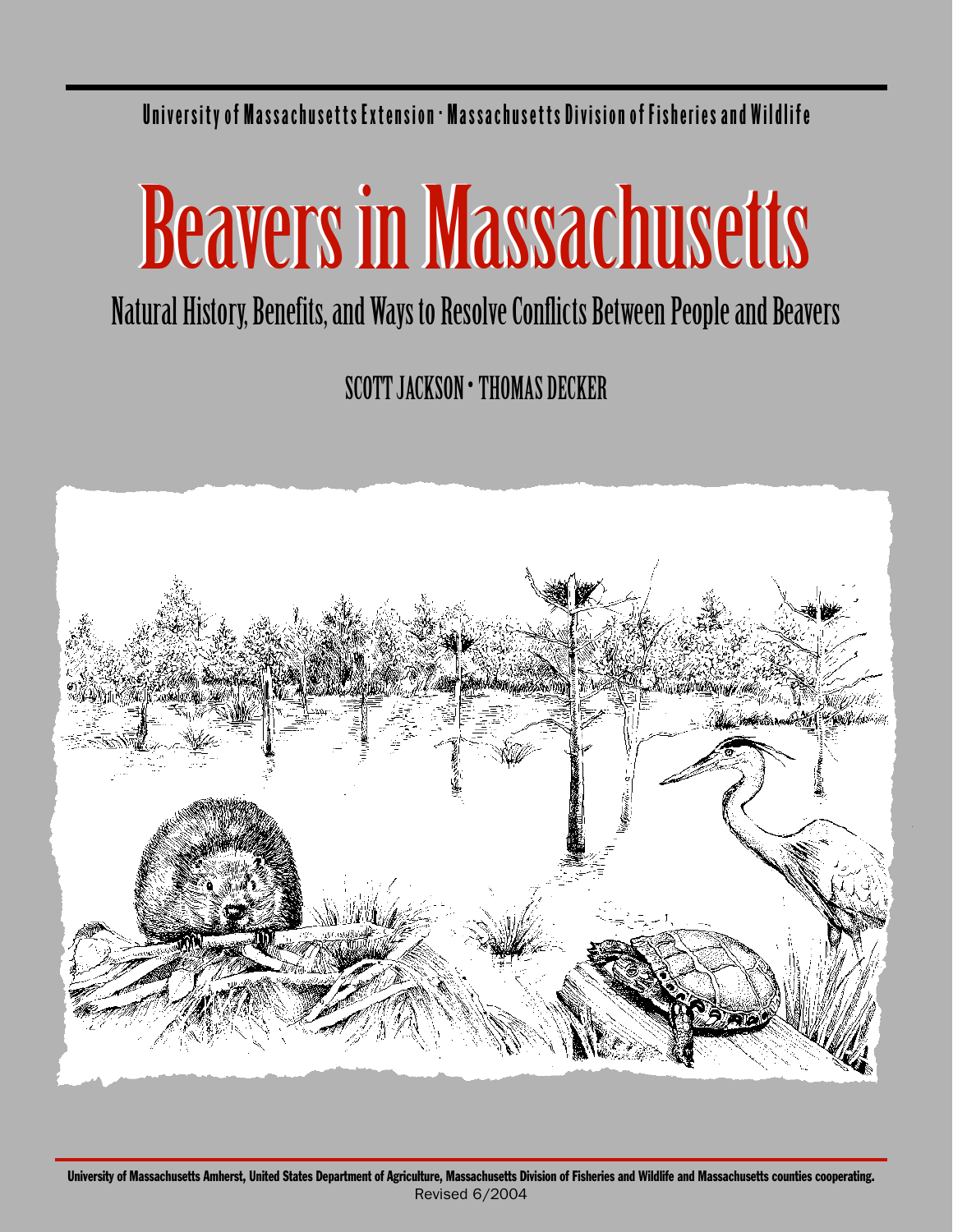

**EAVERS** have played an active role in New England's ecology for thousands of years. As natural "engiecology for thousands of years. As natural "engineers" of the landscape they were agents of change, creating wetlands out of uplands and streams, and providing habitat for a variety of plants and animals. For native peoples, beavers were a source of meat, skins and medicine. As Europeans colonized New England, beaver pelts served as a form of currency, creating an incentive for settlers to move further west and changing the relationship between Native Americans and Europeans, and Native Americans and beavers.

Intensive unregulated hunting and trapping, and deforestation that followed European colonization eliminated beavers throughout much of North America, including southern New England. They were re-established in Berkshire County in the 1930s and, thanks (in part) to an active restoration campaign, have since reclaimed most of their former range in Massachusetts. When the beavers returned, an important component of our native ecosystems was restored. However, beavers returned to a landscape that had been substantially altered by people. In some areas, beaver activity conflicted with human needs. Property damage, *Giardia*, and the flooding of roads, buildings and septic systems continue to be sources of concern for many communities.

Finding ways to co-exist with beavers that allow us to benefit from their role in the environment yet minimize conflict between beavers and people can be a challenge for many communities. This booklet provides information on the natural history and population dynamics of beavers, their beneficial aspects and potential problems, techniques for avoiding or resolving conflicts between people and beavers, and management programs for beavers in Massachusetts.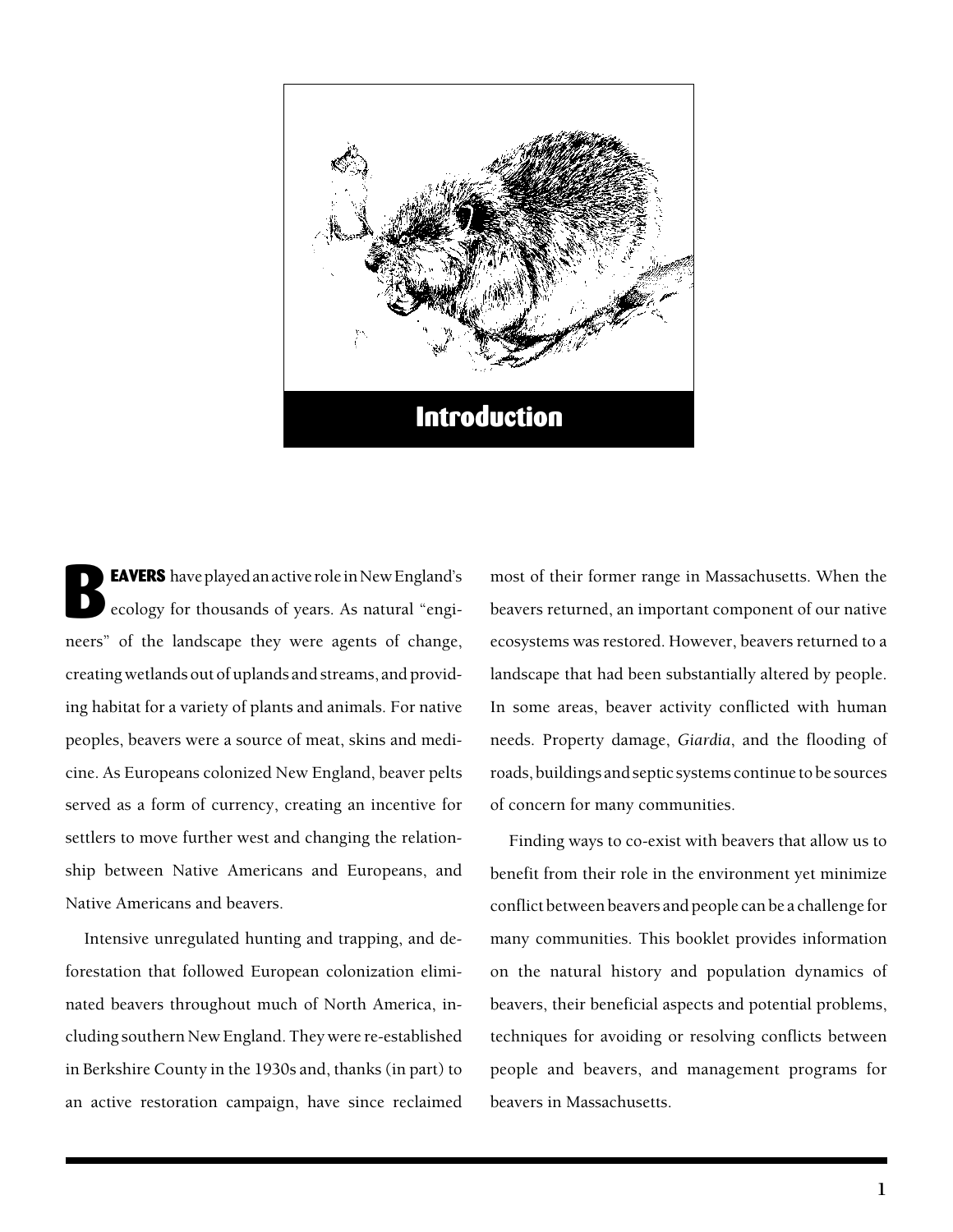## **Natural History**

## *D e s c r i p t i o n*

Beavers (*Castor canadensis*) are North America's largest native rodents, weighing between 35 and 80 pounds as adults. They can range from two to two and a half feet in length, with an additional ten to eighteen inches

for the tail. There is no size difference between males and females.

give Massachusetts beavers a dark brown to reddish Long, shiny guard hairs covering thick, soft underfur



brown color. They are muscular animals with large bones, well-developed incisor teeth and a massive skull that supports strong chewing muscles.

Beavers have hind legs that are longer than their fore legs. They rise up on their hind legs to chew trees, gather food or just look around. Although they are slow moving and awkward out of water, they do venture out on land in search of food and

building materials. Most of their time, however, is spent in the water.

Beavers have large, webbed hind feet and a flat, leathery tail that serves as an aid for swimming. They also use their tails for temperature regulation, fat



storage, as a prop while standing upright, and for communication (beavers slap their tails on the water when alarmed). In the water it is easy to confuse beavers with muskrats (another aquatic mammal common in Massachusetts). Muskrats, weighing only two to three pounds, are much smaller than adult beavers and have narrow, vertically flattened tails (as opposed to the wide, horizontally-flattened tails of beavers). Both species have small eyes and ears, but muskrat ears are generally less noticeable than those of beavers.

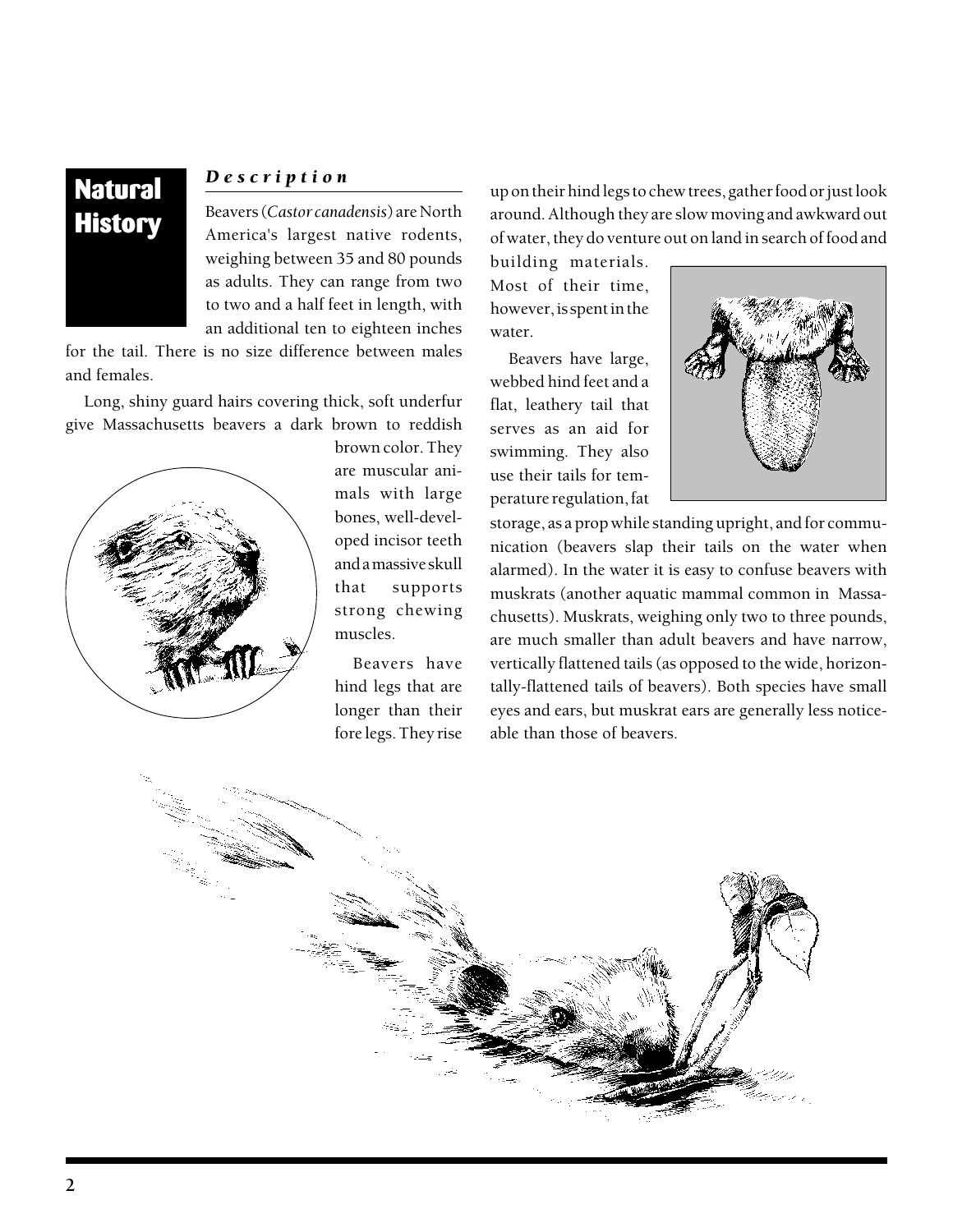The Chroughout most of and bare throughout most of and bare the stripped of leaves and bark, branches and North America from the Stripped of Laws and bark, branches and  $\ell$ abundant throughout

northern Mexico to **the contract of the contract of the contract of the contract of the contract of the contract of the contract of the contract of the contract of the contract of the contract of the contract of the contra** northern Canada. They for dams or lodges.<br>are both common and for dams or lodges. most of Massachusetts. **Life Cycle** They are absent from  $\mathbb{R}^n$   $\mathbb{R}^n$   $\mathbb{R}^n$   $\mathbb{R}^n$ southeastern Massachu- Same mate for life. They setts, Cape Cod, and  $\sqrt{2\pi}$  mate in winter (January the Islands. the Islands to March) and females An important require- and the same of the set of the set of the set of the set of the set of the set of the set of the set of the set of the set of the set of the set of the set of the set of the set of the set of the set ment for beavers is wa- sometime between April

ter deep enough to provide aquatic habitat beneath winter ice. As a result they are generally associated with rivers, ponds and lakes, or areas that can be converted to beaver ponds. Although beavers are found in areas with steep slopes, they generally prefer fertile valleys with flat terrain and perennial streams that can be dammed to create ponds. These areas also produce an abundance of food preferred by beavers.

## *F o o d*

Beavers do not eat fish; they are strict vegetarians. As such, they feed on a variety of aquatic plants (especially water lilies) and the shoots, twigs, leaves, roots, and bark of woody plants. In particular, the bark and inner bark of trees and shrubs are important foods, especially in winter. Aspen, birch, alder, and willow are favored food plants.

Trees and shrubs are felled by beavers to gain access to twigs, leaves, and bark. Bark and leaves may be stripped where they fall or transported back to the safety of water. Well-used beaver trails typically lead from a beaver pond to upland stands of important food trees. Trails near the pond often fill with water forming canals that are used by beavers to float sticks and logs from uplands to the pond. As winter approaches, branches are stockpiled on the pond bottom near the lodge. Beavers rely on this cache of and June. A single litter each year usually contains four kits (but may have as many as nine). Young kits spend most of their time in the lodge where they are relatively safe from predators. Although they are weaned by three months of age, young beavers will stay with their parents



A single family unit of beavers is typically made up of two adults, that year's kits, and young from the previous year. Such a group is called a colony and usually contains six to eight individuals in areas where harvest pressure is low. Most beavers become sexually mature in their third year at which time they leave, or are driven out by the parents, to seek mates and territories of their own. Adult beavers have few predators, and may live up to twenty years or more in the wild.

**Distribution** *dia in the second to see them* Beavers are distributed through until spring.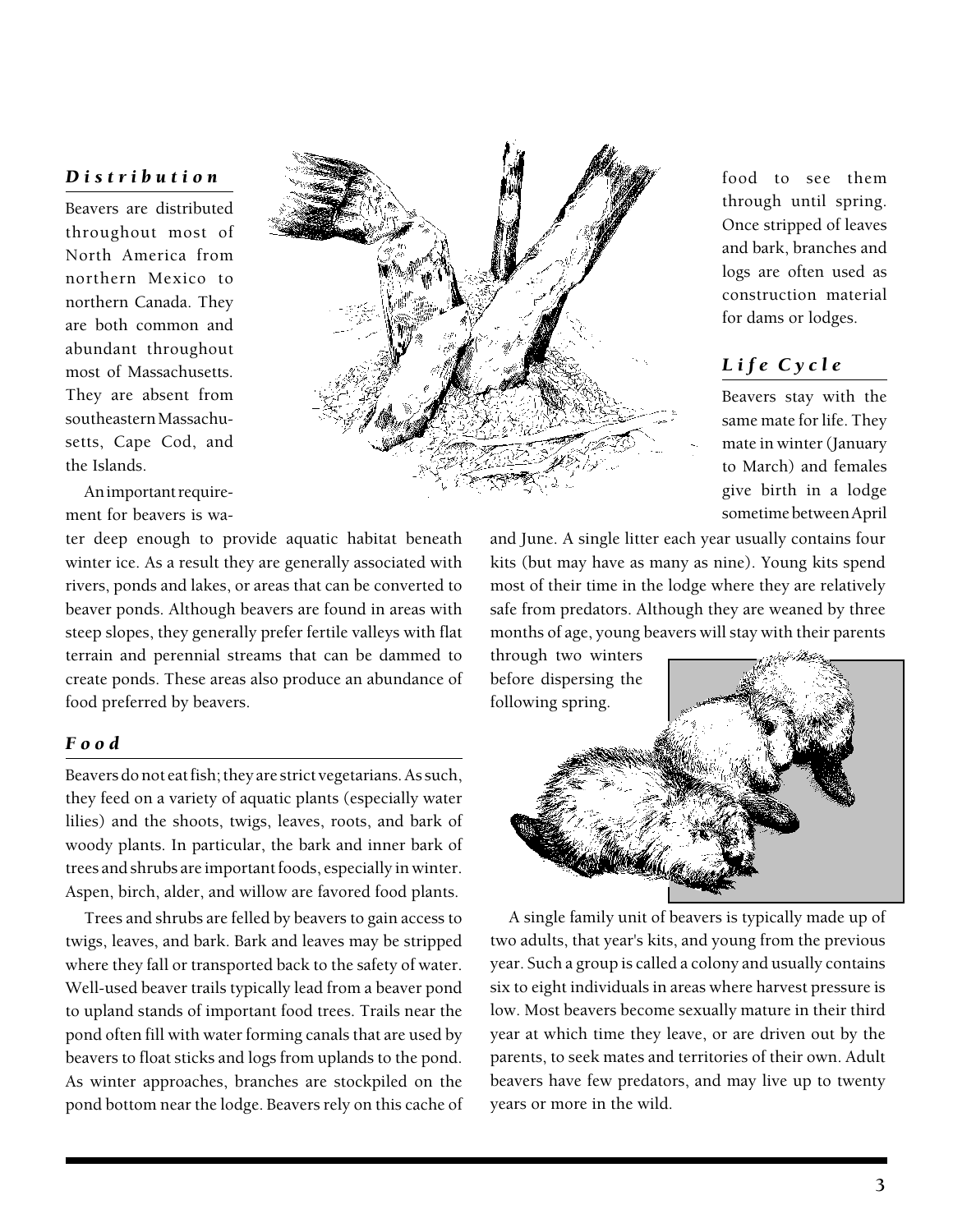## *D a m a n d L o d g e B u i l d i n g*

Beavers are renowned for their ability to modify their surroundings to meet their needs. They accomplish this by damming up small rivers and streams to form ponds. These ponds are areas of still, deep water that provide access to food, protection from terrestrial predators and shelter in winter.

Dams are impressive structures made out of sticks and mud. The base of a dam is made up of mud and stones. Upon this, beavers pile branches and sticks, oriented with the butt ends upstream. Mud, stones and aquatic vegetation are used as plaster. Despite what you may have learned from cartoons, beavers do not pack the mud down with their tails. Instead, they scoop it up with their forepaws and apply it to the dam with their feet and snouts.

Although most dams are less than 100 feet long, some have been recorded at over 1,500 feet in length. Several dams may be constructed close together along a brook, creating a series of terraces with standing water. Beavers are constantly on the look-out for leaks or breaches in their dams. Tipped off by the sound of escaping water, beavers will act quickly to plug any leak with mud and sticks.

Ponds created by beavers provide habitat for many of their favorite food plants (water lilies, cottonwood, willow, and alder). Water also means security for these agile swimmers because most of their predators live on land.

Within ponds created by dams, beavers construct lodges out of sticks and mud. Lodges may be fifteen to forty feet across at the base and protrude three to six feet above the water. Within each lodge, a single internal chamber is

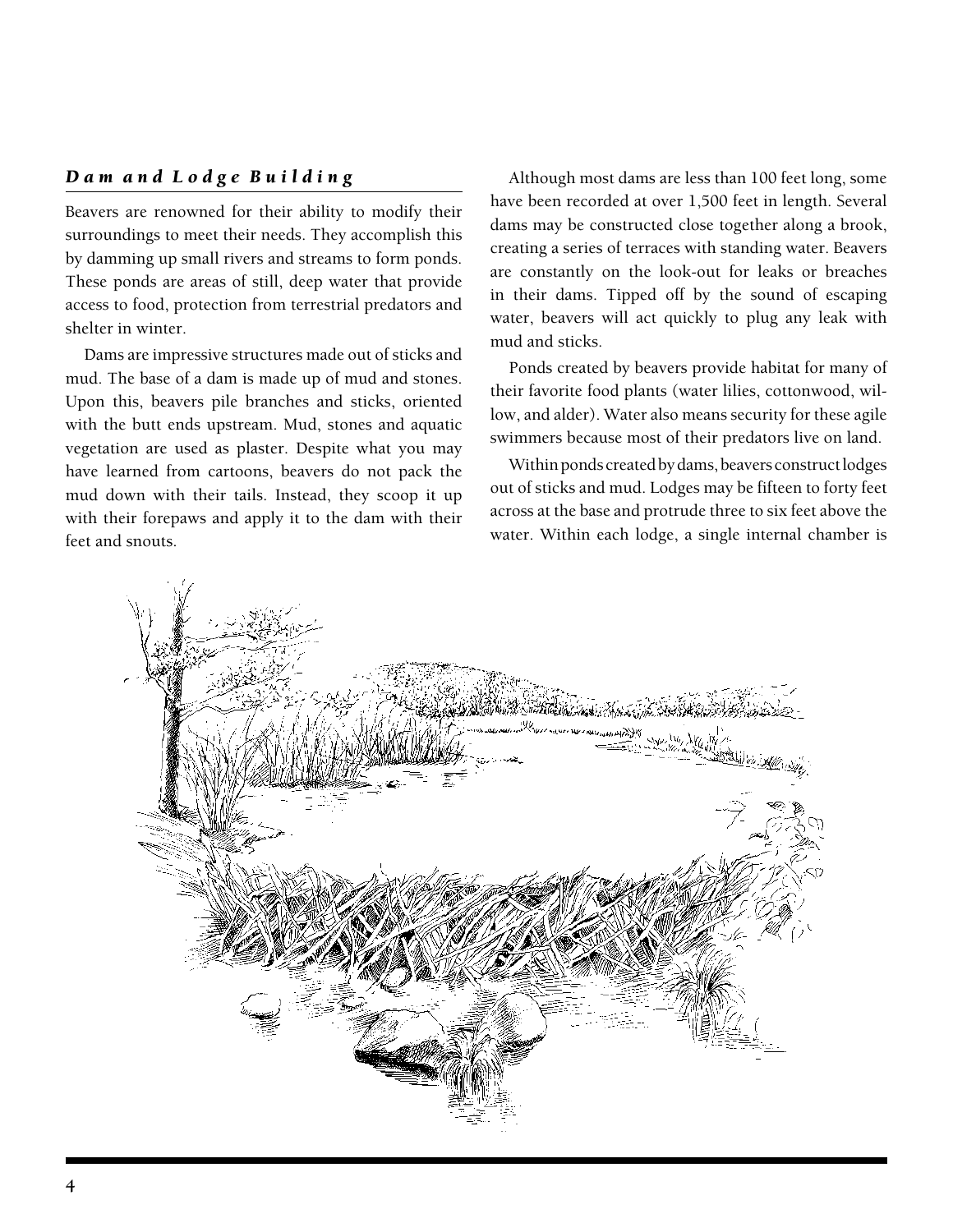

situated above the water line and is lined with dry plant material. A vent leading from this chamber to the surface of the lodge provides for air circulation. One or more underwater entrances offer the only access into the lodge. Thick walls of sticks and mud provide substantial protection from predators and the elements.

In winter, the pond offers sufficient aquatic habitat beneath the ice that the beavers are active year-round. Once the pond freezes over, beavers are confined to the pond until ice-out in the spring. Tree branches, cached on the bottom of the pond, provide winter food and are brought into the lodge to be eaten.

Beavers will also use bank dens for shelter, usually on rivers or lakes. Underwater entrances lead to tunnels that extend back as far as thirty feet, ending in a den situated above water. Over time many of these bank dens take on the appearance of lodges as sticks and mud are piled around the entrance.

Eventually, these ponds are abandoned, either when preferred food plants become scarce or when silt accumulation makes them too shallow. Lacking repairs, dams break and the ponds drain. In the nutrient rich silt, herbaceous plants flourish, forming beaver meadows. Over time, shrubs and trees eventually come to dominate these areas, setting the stage for the beavers' return.

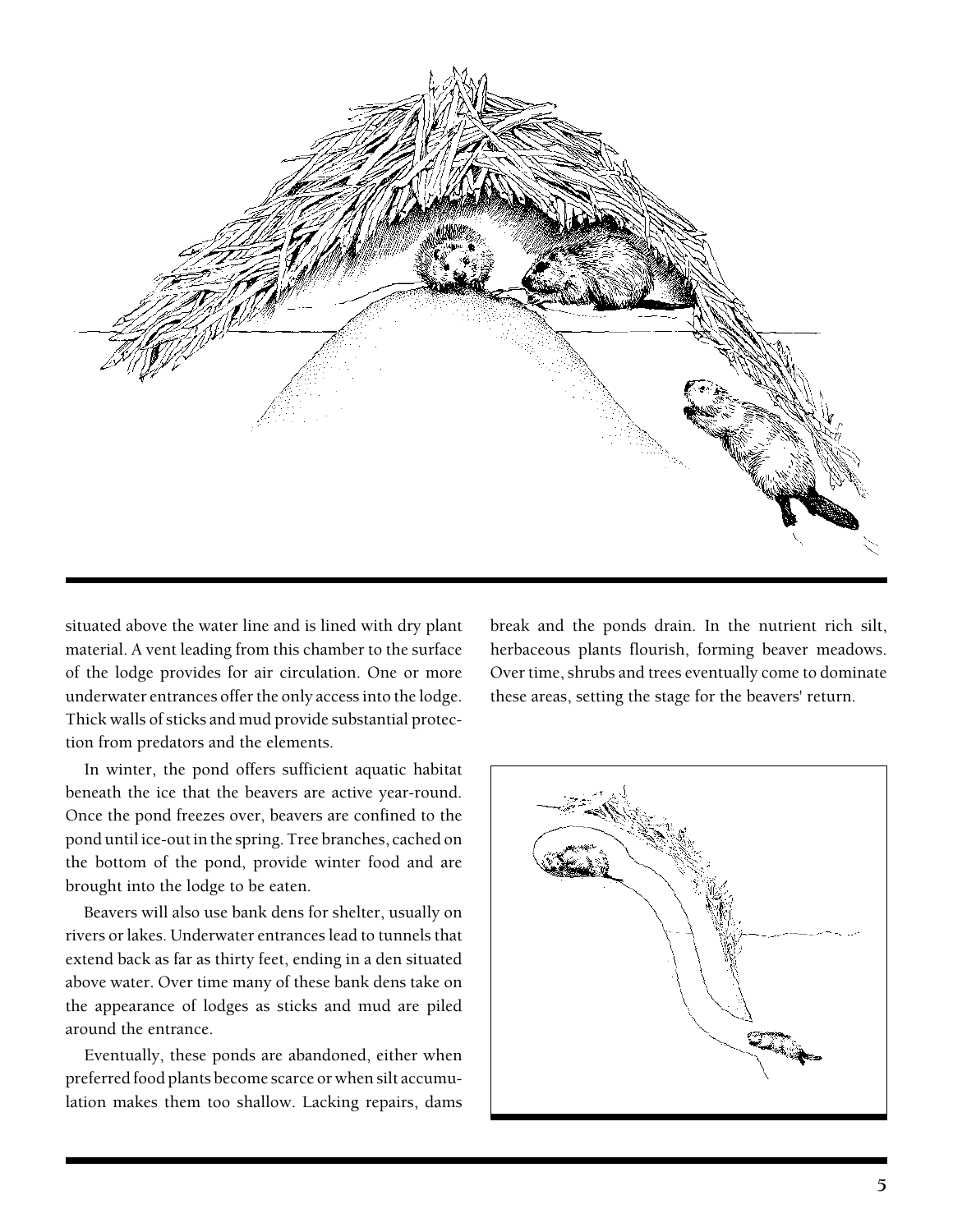

*C r e a t i o n o f W e t l a n d s* 

**Beneficial** Since the time of European settle-<br> **Aspects** ment, more than half of the wetlands ment, more than half of the wetlands **of in the lower 48 states have been lost. Beavers** Estimates of losses in Massachusetts range from 28 to 40 percent. By damming streams and forming

shallow ponds, beavers create wetlands. These shallow and deep marshes, wet meadows and swamps created by beavers are valuable for the numerous benefits they provide for people.

Along rivers and streams, wetlands control downstream flooding by storing and slowly releasing floodwater. They improve water quality by removing or transforming excess nutrients, binding and removing toxic chemicals, and removing sediment. Beaver-created ponds and wetlands are especially important because they trap large amounts

of silt. Areas flooded by beaver dams are often recharge areas, places where surface water re-supplies groundwater. As filters for ground and surface water supplies, wetlands are critically important for protecting public and private drinking water.

Beaver wetlands are also highly productive systems, due to an abundance of water and nutrients. As such they support a tremendous diversity of plants and invertebrates, are havens for wildlife, and provide important spawning and nursery habitat for fish.

## *C r e a t i o n o f W i l d l i f e H a b i t a t*

Beaver ponds and wetlands provide habitats for a variety of wildlife species. Minks, muskrats, and bats forage in and around beaver ponds. Salamanders, frogs, turtles, water snakes, herons, grebes, ducks, rails, swallows, hawks, owls, flycatchers, and kingfishers all rely quite heavily on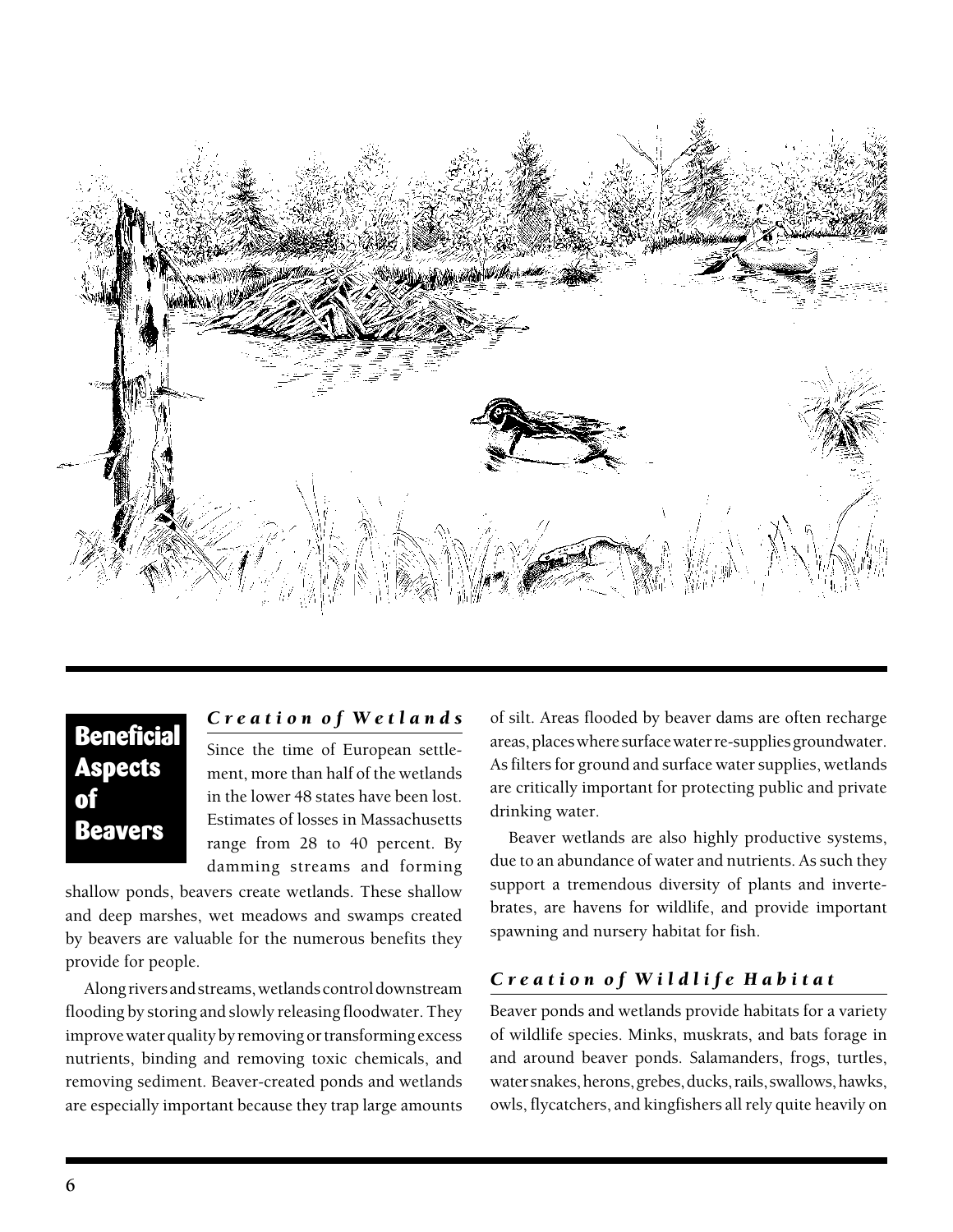

beaver-created habitats. Historically, extensive beaver marshes were critically important breeding areas for marsh birds in Massachusetts, including American and least bitterns, pied-billed grebes, common moorhens and rails.

Similar wildlife habitats can sometimes be created by human beings using dams and other water control structures, but there is one big difference. While ponds built by people are relatively stable, beaver ponds are dynamic areas that produce a series of habitat types as they age, are abandoned, and turn into beaver meadows. Some wildlife species have life histories that appear to be especially wellsuited for the shifting nature of beaver habitats over time.

Red-spotted newts are one such species. They have a life cycle that is unusual for salamanders. Instead of the standard, three stage life cycle (egg, larva and adult), redspotted newts have four life stages. They are aquatic as eggs and larvae then transform into land-dwelling juveniles called red efts. Red efts are a dispersal stage of the red-spotted newt. After two to five years on land, efts seek out appropriate aquatic habitat (ponds or lakes) and undergo a second transformation, changing from terrestrial juveniles to aquatic adults. Red-spotted newts thrive in beaver ponds and the addition of a juvenile dispersal stage to their life cycle provided a convenient mechanism for finding and colonizing newly created habitats.

As trees are flooded by rising waters behind new beaver dams, they provide nesting habitat for colonies of great blue herons. Herons prefer to nest in flooded areas or on islands because trees in these areas offer protection from marauding raccoons and other predators. As flooded trees die, cavities form in them, providing nesting habitat for tree swallows, wood ducks, and hooded mergansers. Over time, the trees topple over, leaving herons, swallows and wood ducks to look elsewhere for breeding habitat, often to new beaver ponds.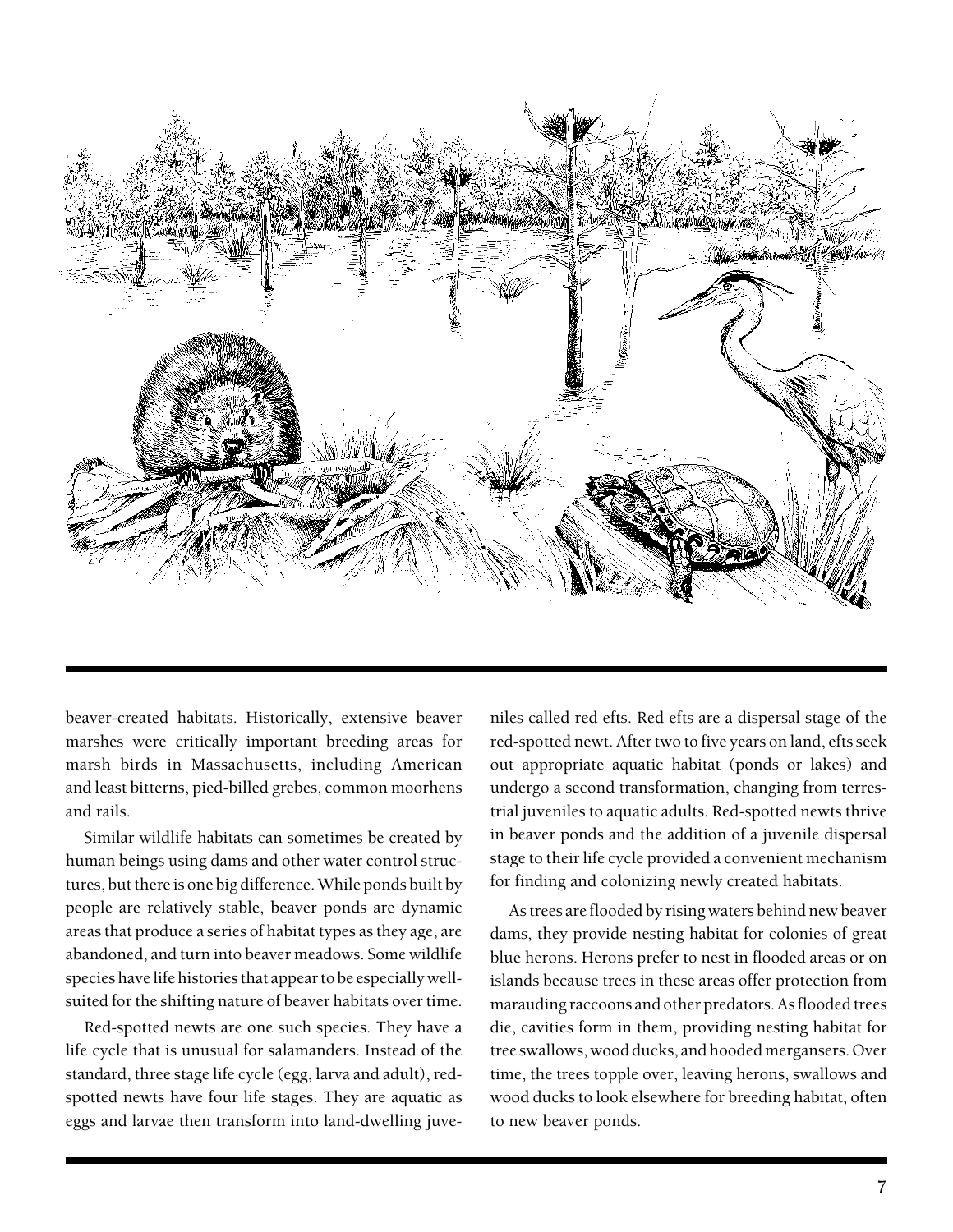## *E c o n o m i c V a l u e*

Humans have utilized beavers as a fur and food product in New England for several thousand years. Like early colonists and native Americans, people continue to harvest beavers for their fur, meat, leather, and glands. The difference between the harvest of beavers today and that of colonial times is that the beaver harvest is now closely regulated by state wildlife agencies.

Beavers are a protected species in Massachusetts and there are many laws and regulations that control when and how beavers may be taken. Aside from using pelts to make garments like coats, hats, gloves, and blankets, over one-third of the fur harvesters utilize beaver as a food source for themselves or their pets. Parts of beavers are used to make perfumes; other parts are used to make customized leather products like wallets. Regulated harvests also serve to maintain beaver populations at levels that are consistent with available habitat.

## *A e s t h e t i c , R e c r e a t i o n a l a n d E d u c a t i o n a l V a l u e s*

Beavers are also valued by people who simply enjoy watching or photographing them. Beaver ponds are enjoyable places to visit to observe brilliant fall foliage or watch wildlife. Fishermen and canoeists appreciate the quiet solitude of beaver ponds early in the morning. Teachers recognize beaver ponds as ideal places for "pond study," where concepts of food webs, predator-prey relationships, and interdependence are easily demonstrated.

All told, beavers are exceptionally valuable components of healthy ecosystems in Massachusetts. As wetland creators, furbearers, creators of varied habitats for wildlife and fish, and subjects of interest for children and adults, they provide us with a myriad of benefits.

## **Conflicts** *D a m a g e t o O r n a m e n t a l*  **Between** *T r e e s a n d S h r u b s*

**Beavers** Beavers gnaw trees and shrubs for **and food**, for building material, and for other reasons not entirely known to **People** other reasons not entirely known to us. Although this is an important mechanism for habitat creation and

transformation, it can also result in damage to important shade trees, ornamental trees, and shrubs.

## *H o u s e s , R o a d s , a n d P o w e r L i n e s*

Beavers do not appear to be able to control where trees will fall. Occasionally, beavers are crushed by trees that they themselves cut down. Where people and beavers occur together, it is only natural to expect that some trees will fall on cars, roads, railroad tracks, power lines, houses, or other structures. Although less common than other forms of damage, it can be a cause for serious concern.

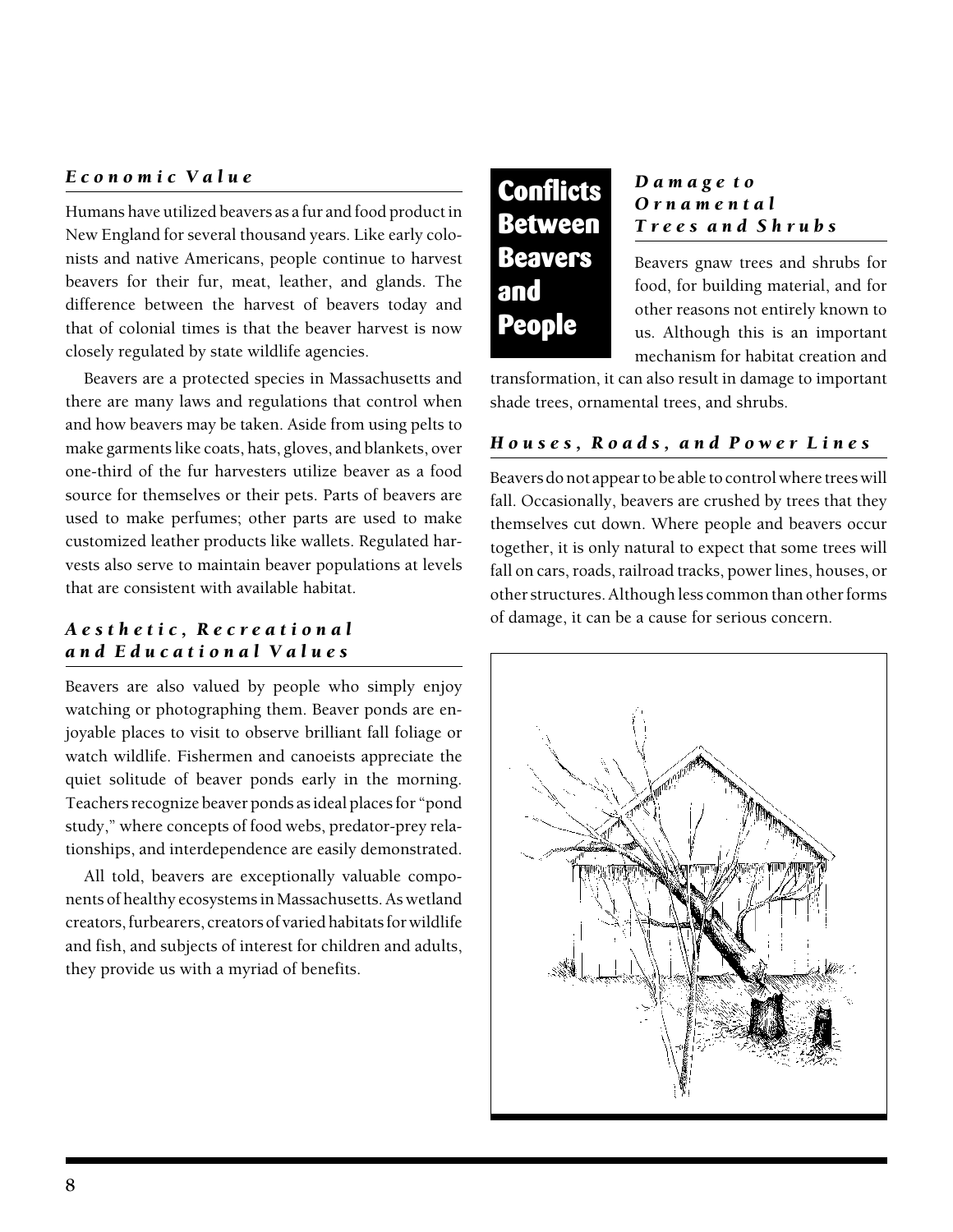

## *F l o o d i n g*

Residential, commercial, and agricultural development in low lying areas adjacent to streams and ponds is vulnerable to inundation when beavers move into the area. A common concern is the flooding of roads. Culverts are particularly susceptible to the beavers' unceasing drive to stop flowing water. Drinking water can become contaminated when wells and septic systems are flooded. Houses and other structures that are inappropriately located in floodplains are also vulnerable.

## *E f f e c t s o n C o l d - W a t e r F i s h e r i e s*

When beavers dam up a stream to produce a pond they also change the physical and chemical nature of the stream. Currents are slowed, water temperatures rise, and dissolved oxygen levels drop. Warm water fish, like perch and bass, benefit from the change. Trout prefer cold, welloxygenated water. Although they may benefit from beaver activity in the first three or four years, they are negatively affected by long-term beaver presence.

## *C o n c e r n s A b o u t W a t e r Q u a l i t y*

Beavers are often associated with concerns about the quality of drinking water. Water exiting a beaver pond is high in organic chemicals and may be a cause for concern if beaver ponds are located near public water supplies. Giardiasis, an intestinal ailment cause by a *Giardia* parasite, is referred to by some as "beaver fever" because beaver are known to carry the organism. Although beavers do carry the *Giardia* parasite, so do many other animals that are found around lakes and reservoirs. Despite this, beavers will continue to be the primary focus for concern because they spend so much time swimming in our drinking water.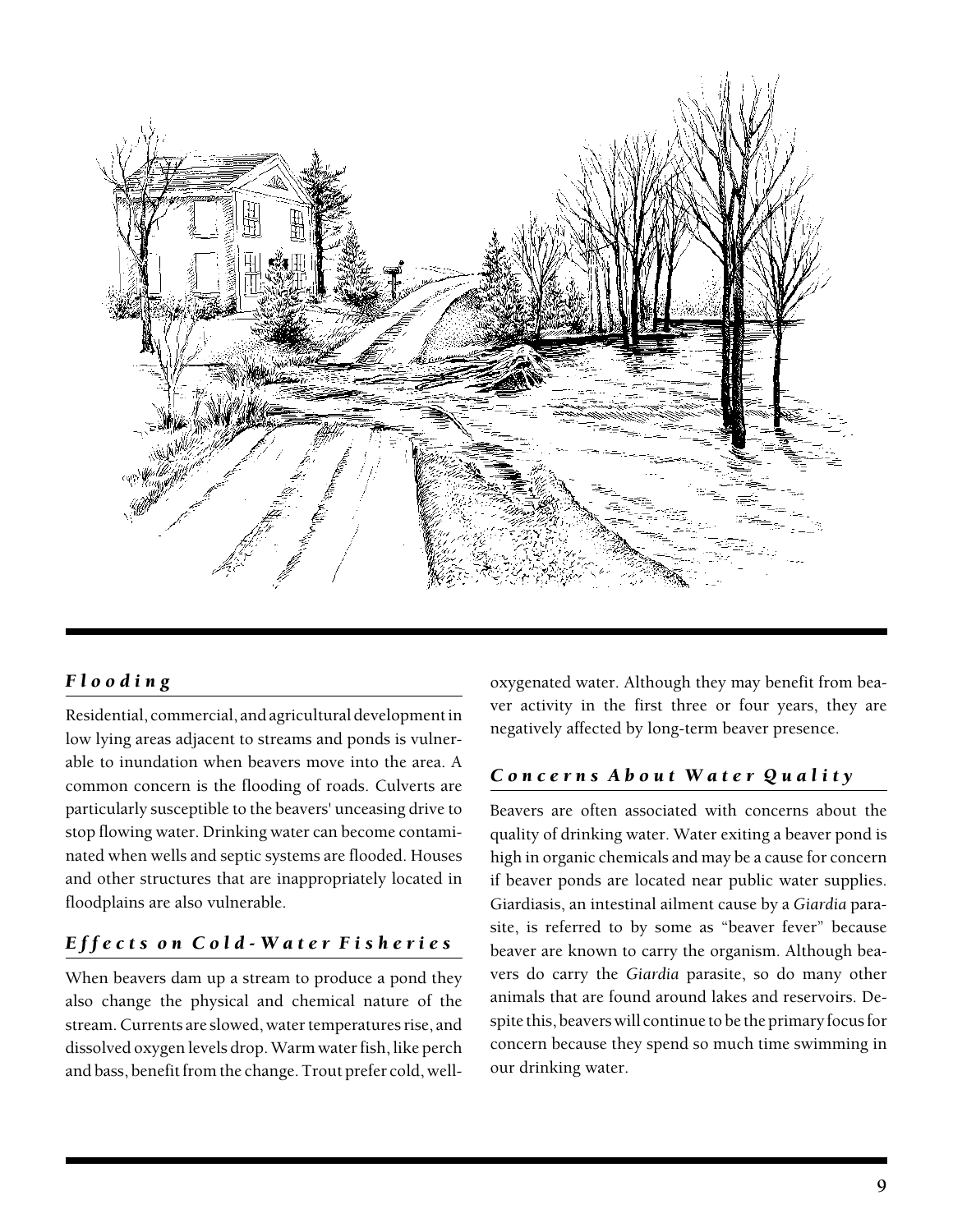# **Avoiding** *T o l e r a n c e*

**and** Beavers, like human beings, are adapt-**Resolving** able and can readily tolerate living in close association with people. Like-**Conflicts** wise, people who learn to tolerate a certain amount of beaver influence

on their land generally find that co-existing with beavers provides many benefits. In situations in which beavers are simply an inconvenience to landowners, tolerance is the easiest solution. However, when beaver activity results in property damage or concerns about public health and safety, there are a number of steps that may be taken to alleviate the problems.

## *E x c l o s u r e s*

The most effective way to protect specific trees and shrubs is to construct exclosures around them. Exclosures should be constructed of heavy-gauge fencing and placed around the base of trees or shrubs. Exclosures should be a minimum of four feet tall and should be flush with the

ground at the bottom. Chicken wire is no match for the incisors and powerful chewing muscles of beavers; stick to heavy-gauge fencing material.

Nurseries and orchards can be protected with fencing to prohibit beaver access. Standard fencing is usually sufficient since beavers are poor climbers, rarely burrow under fences, and generally don't chew fencing unless it is wrapped around trees or shrubs. In some cases, a singlestrand electric fence placed four to six inches off the ground will effectively exclude beavers. Although removal of nuisance animals may appear to be a



cheaper and easier method to control beaver damage, fencing provides a more long range solution and preserves the beneficial aspects of beavers, as well.

## *W a t e r F l o w D e v i c e s*

In situations in which increased water levels resulting from beaver activity threaten property, crops, or public health and safety, water flow devices may be an appropriate way to control the flooding. Sometimes referred to as "beaver pipe," these water flow devices can be successful at regulating water levels behind beaver dams. Generally, one or more beaver pipes are placed in a beaver dam at an elevation that will regulate water at the desired level. Beaver pipes can be constructed out of a variety of materials such as PVC pipe, polyethylene tubing, or welded wire cylinders. With regular maintenance, water flow devices made of proper, durable materials can alleviate flooding for several years.

Water flow devices can also be used to maintain flows in road culverts that are repeatedly blocked by beavers. A similar kind of pipe is used, along with fencing to keep

> beavers from the culvert entrances. Two factors are key to the success of these devices: they must be designed to reduce the cues used by beavers to detect escaping water, and they must be difficult for beavers to plug.

> Beaver pipes should only be used where appropriate conditions exist. Depth of water behind the dam, stream flow, and size of the wetland upstream are among the considerations. Proper installation of pipes is also important if flooding is to be controlled. Height of the pipe from the pond bottom, angle of the pipe, as well as number and diameter of pipes needed to accommodate the stream flow must all be evaluated upon installation. *Do not try to install water control devices on your own.*  In Massachusetts, it is illegal to disturb beaver dams or beaver lodges without a permit (see "Permits" on page 12).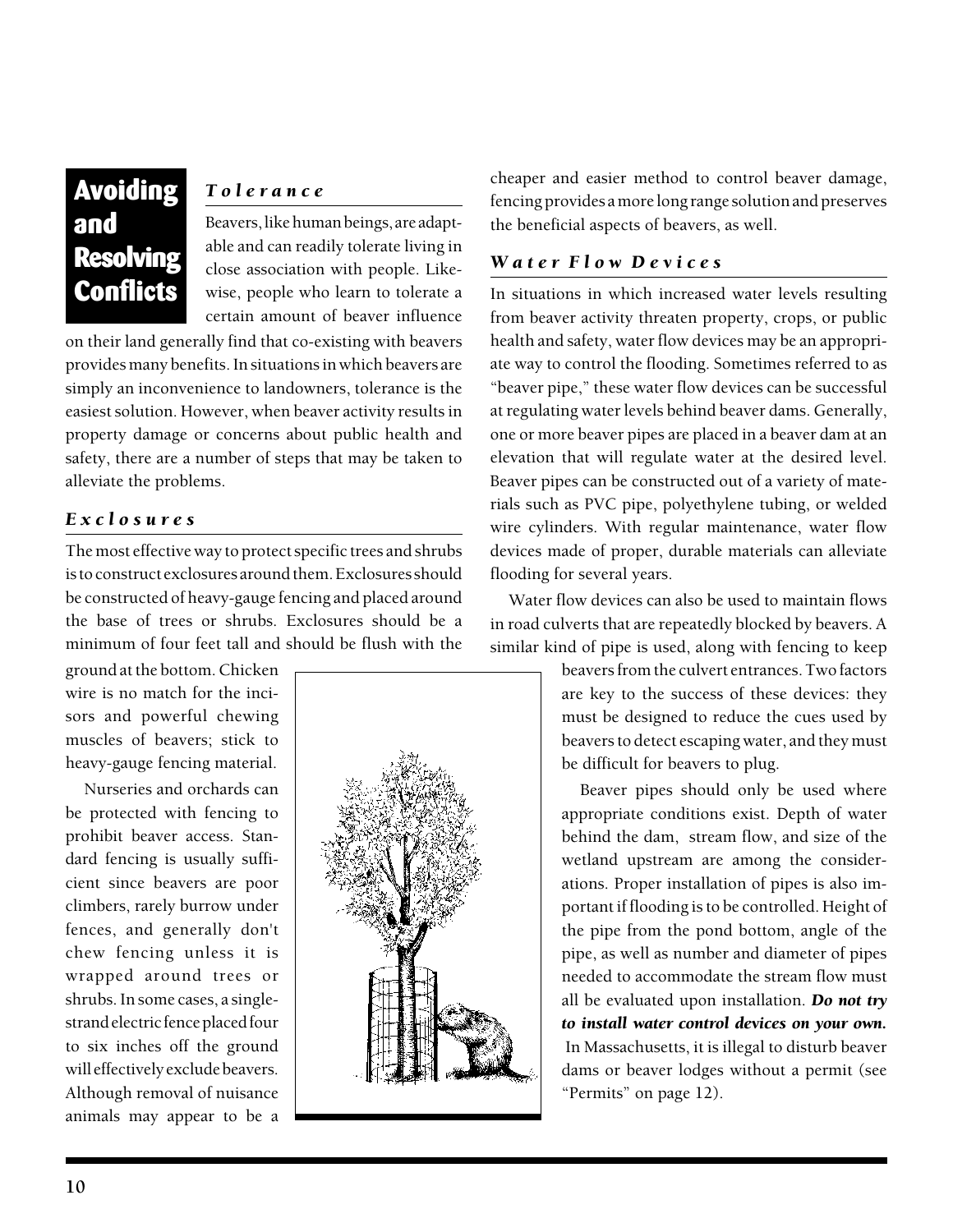

## *R e p e l l e n t s a n d H a r a s s m e n t*

As of this writing, there are no known or registered repellents that are effective against beavers. Experience to date indicates that harassment is generally ineffective at persuading beavers to leave an area.

## *R e m o v a l*

Removal of a nuisance beaver can be considered when there is property damage or a threat to public health and safety. Problem animals may be trapped during the open season in accordance with Massachusetts trapping regulations. A permit is required to trap or kill beavers outside

of the open season. Trapping to relocate beavers is not allowed in Massachusetts.

Removal of problem animals can be a relatively quick way to alleviate beaver problems when done by an experienced trapper. However, if appropriate habitat exists, it is possible that other beavers may eventually move into the area. Addressing habitat features at the stream site with other techniques (water flow devices) may stabilize the wetland and prevent future property damage. By allowing beavers to remain, a stabilized site will also help maintain the beneficial aspect of beavers.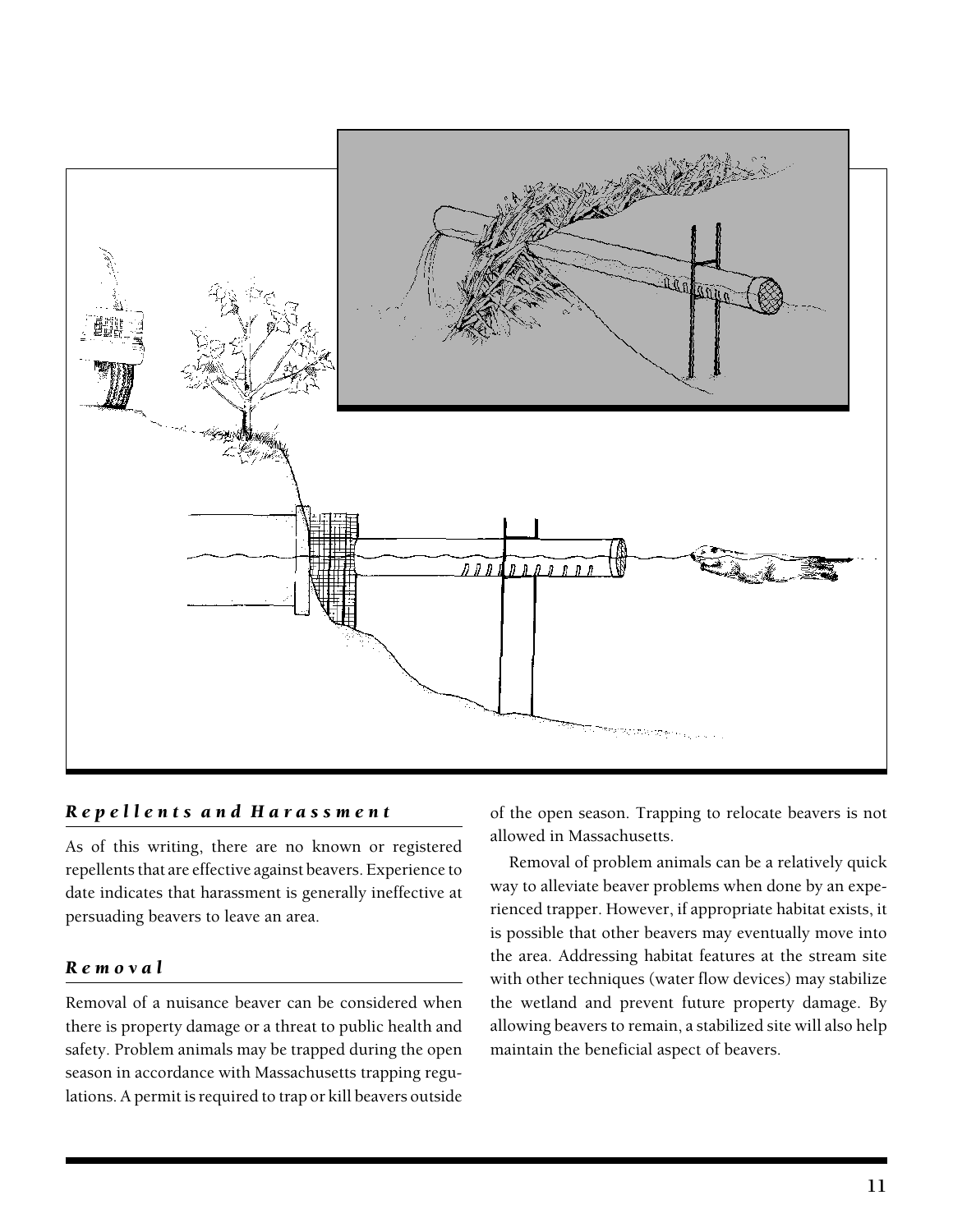# *R e m o v a l o f D a m s o r* **Permits** *U s e o f F l o w D e v i c e s*

In Massachusetts, there are several laws that govern beaver dams, beaver lodges and activities in wetlands in general.

Under fish and wildlife laws, it is illegal to disturb beaver dams without a permit. There are no exemptions for any private individual or public agency from this permit requirement. Activities that will affect wetlands, such as dam removal or installation of beaver pipe, are also regulated by Massachusetts wetlands protection laws. Permits may be required under the Wetlands Protection Act (a state law protecting wetlands). If you obtain a permit to remove or alter a beaver dam, be sure to contact your local conservation commission before initiating any work. Violations of these laws have resulted in the seizure of equipment, liens placed on private property, and assessment of stiff penalties, fines,and costs associated with wetlands restoration.

## *D e s t r u c t i o n o f B e a v e r s*

At sites that are not conducive to the installation of flow devices or other mitigating techniques, beavers may only be removed in accordance with the following provisions of state wildlife regulations.

## *LEGAL HARVEST*

The preferred option for removing a beaver from a problem site is to have the beaver taken by a licensed trapper during the open trapping season (late fall and early spring).

### *SPECIAL PERMIT TO REMOVE BEAVER*

In some cases a permit can be issued for the destruction of beavers. Contact the MA Division of Fisheries and Wildlife for procedures on trapping beavers out of season.

Massachusetts law prohibits trapping and relocation of any wild animal, including beavers. The primary reason for this law is concern about the spread of wildlife diseases.

| <b>Beaver Population Growth</b> |                                  |                  |                   |               |                  |  |                   |    |                          |            |
|---------------------------------|----------------------------------|------------------|-------------------|---------------|------------------|--|-------------------|----|--------------------------|------------|
| Year                            |                                  |                  |                   |               |                  |  | $1$ 2 3 4 5 6 7 8 |    | $\overline{\phantom{a}}$ | <b>10</b>  |
| <b>Adults</b>                   |                                  | 2 2 2 6 10 14 26 |                   |               |                  |  |                   | 46 | 74                       | <b>126</b> |
| 2 Yr Old                        | $\begin{array}{c} 0 \end{array}$ | $\bullet$        | 4                 |               | $-4$ $-12$ $-20$ |  |                   | 28 | 52                       | 92         |
| 1 Yr Old                        | $\mathbf{0}$                     |                  | $4 \quad 4 \quad$ |               | $-4$ 12 20 28    |  |                   | 52 | 92                       | <b>148</b> |
| <b>Kits</b>                     | $\overline{4}$                   | $\overline{4}$   |                   | 4 12 20 28 52 |                  |  |                   | 92 | 148                      | 252        |
| Total                           | 6                                | <b>10</b>        | TI 4              |               |                  |  | 26 46 74 126 218  |    | 356                      | 608        |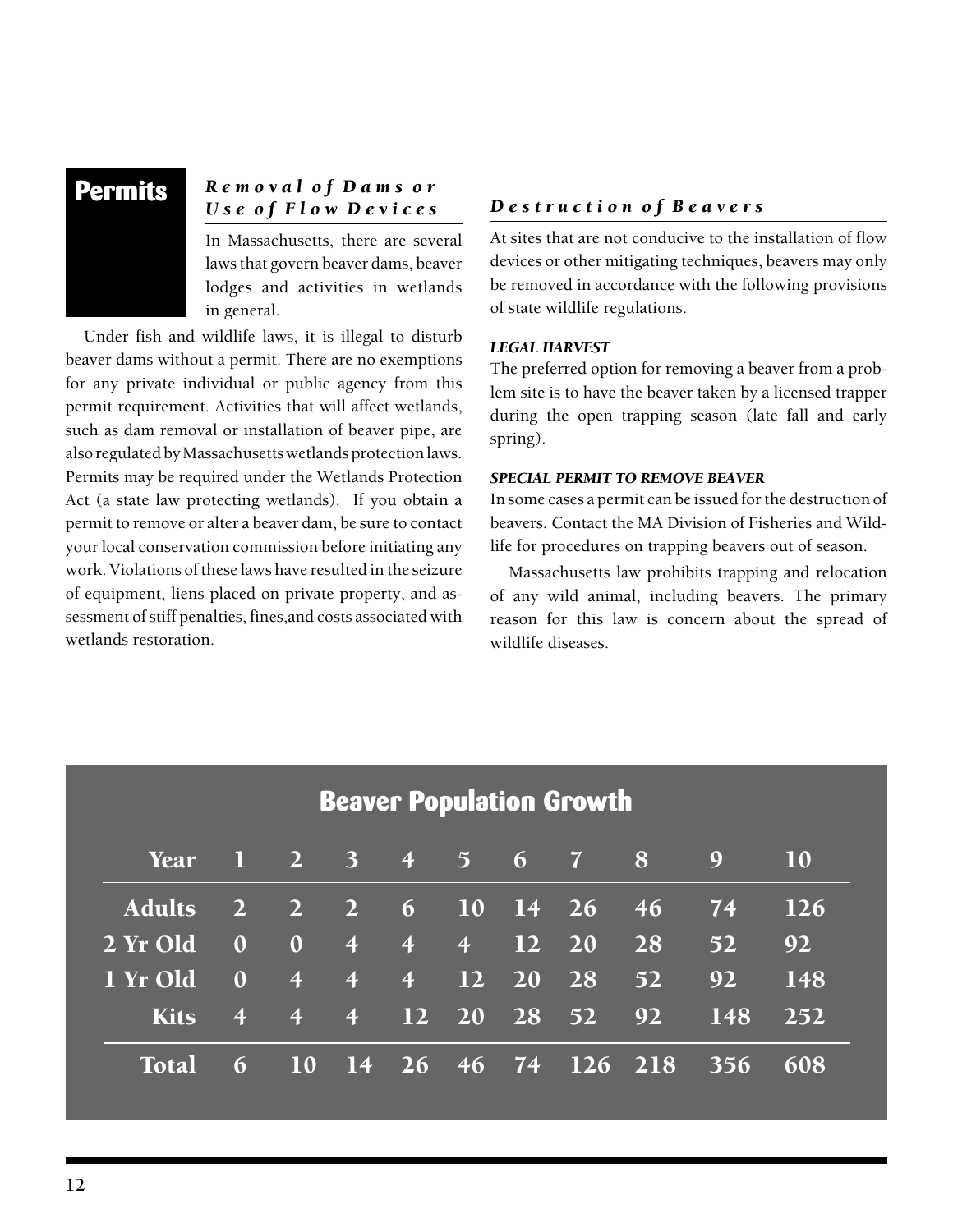# **Beaver**

**Manage-** During the 1600s and 1700s, beavers **ment** were over-exploited by fur harvesters. Many beavers were also killed and their wetlands habitats drained

by settlers building homes and farms. As a result of unrestricted utilization, habitat loss, and the destruction of beavers as pests, they were virtually eliminated from Massachusetts and from large portions of North America by the time of the American Revolution. With the loss of beavers, many of the values associated with them (wetlands and wildlife habitat creation, aesthetics, economic benefits) were

also lost. Fortunately, through active restoration and management programs, their populations have recovered and beavers again occupy most of their former range in Massachusetts.

Proper management of beaver populations is needed for two reasons: to address the negative aspects of beavers (property damage, health, and safety) and to ensure that this native species is never again eliminated from our state. To understand how beavers are managed in Massachusetts, it is important to understand something about the biology and dynamics of beaver populations.

## *B e a v e r P o p u l a t i o n s*

In general, two major factors affect the state's beaver population: the number of beavers born and the number of beavers that are removed from the population each year. Beaver populations are also limited by the amount of suitable habitat available to them. The *table at left and chart at right* show how quickly beaver populations can grow and use up available habitat in a given area. This simple model shows the growth of a hypothetical population, beginning with two adults and increasing with the addition each year of four young for each pair of adult beavers. This gives an indication of what could happen to the state's beaver population if no animals were removed.

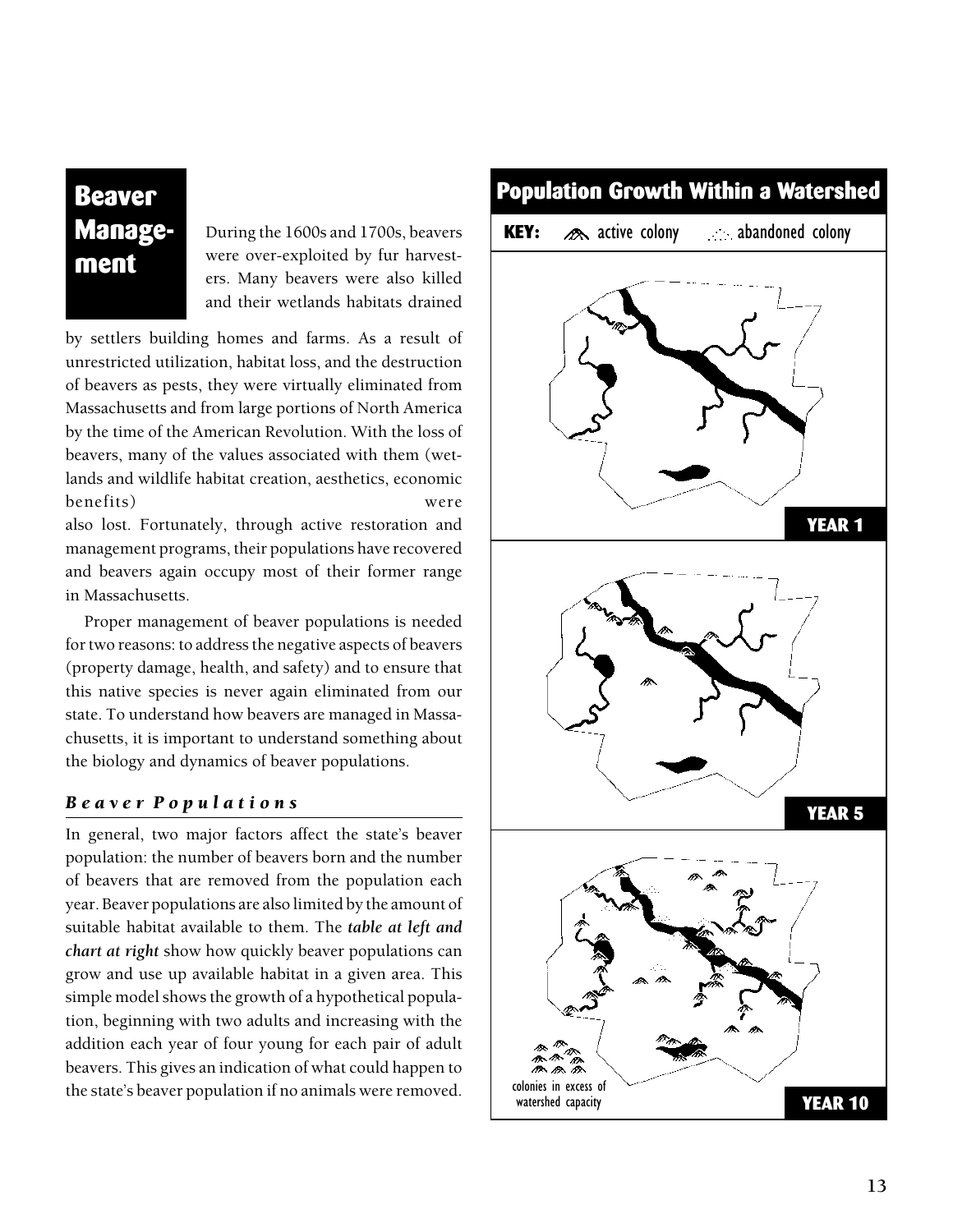For over ten thousand years, humans and timber wolves were the most significant predators of beavers in Massachusetts, hunting and utilizing beavers and thereby subtracting them from the population. Timber wolves preyed extensively on beavers and undoubtedly exerted some control on beaver numbers. However, wolves were eliminated from Massachusetts in the early 1800s and are unlikely to return. Although otters, coyotes, and bobcats occasionally prey on beavers, they generally take too few to significantly influence beaver populations. Humans (through the regulated trapping season) are the primary mechanism available for removing beavers from the population and controlling their numbers. If the state's beaver population were allowed to grow uncontrollably it would inevitably result in increased property damage and flooding.

The most serious threat to the long-term survival of beavers in Massachusetts is the encroachment of human development on their habitats. With over six million people currently living in the state, homes and shopping centers have already had a significant impact on beaver habitat. As human developments continue to fragment the landscape, areas available for beavers and other wildlife are diminishing. As people encroach on wetland habitats, conflicts between people and beavers occur more frequently.

### *M a n a g e m e n t i n M a s s a c h u s e t t s*

The essential challenge for beaver management is to find ways to co-exist with beavers that maximize their beneficial aspects yet minimize conflicts with people. The Division of Fisheries and Wildlife uses regulated trap-

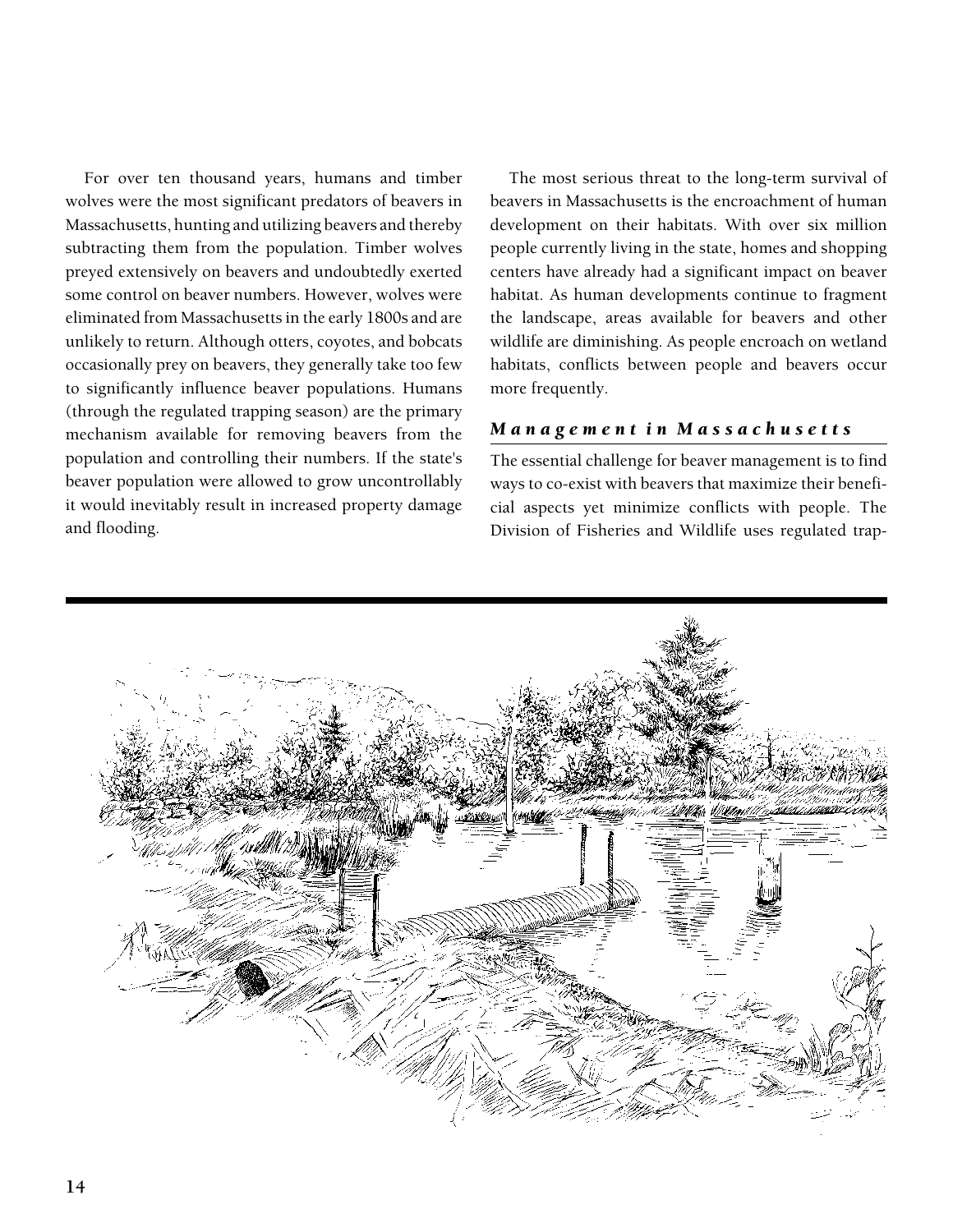ping, exclosures, water control devices and public education promoting tolerance as means to meet that challenge. Goals established for beaver management include: maintaining beaver populations compatible with suitable habitat, minimizing property damage caused by beavers and managing beavers for their associated wetland and other values.

Wildlife biologists monitor the number of beaver, assess habitat, and monitor the annual harvest of beavers. Regulated trapping is used as the most feasible and effective method for reducing or controlling beaver populations. The Division also provides technical advice concerning beaver complaints and utilizing flow devices to alleviate damage.

Successful management of beavers in Massachusetts will require a combination of all the techniques listed in this booklet. Solutions to beaver damage problems are rarely simple and no one technique is a cure-all for beaver damage. For example, flow devices do not control beaver populations. At the same time, trapping of beavers at a complaint site does not change the features of the site that attracted beavers in the first place. In some cases, using both techniques (a flow device to control water levels and regulated trapping to control population levels) can provide a long-term solution to beaver problems. By following practices described in this booklet we can expect practical long term solutions to beaver problems, more secure and stable wetland complexes, and the creation and enhancement of wetland habitats on public and private land.

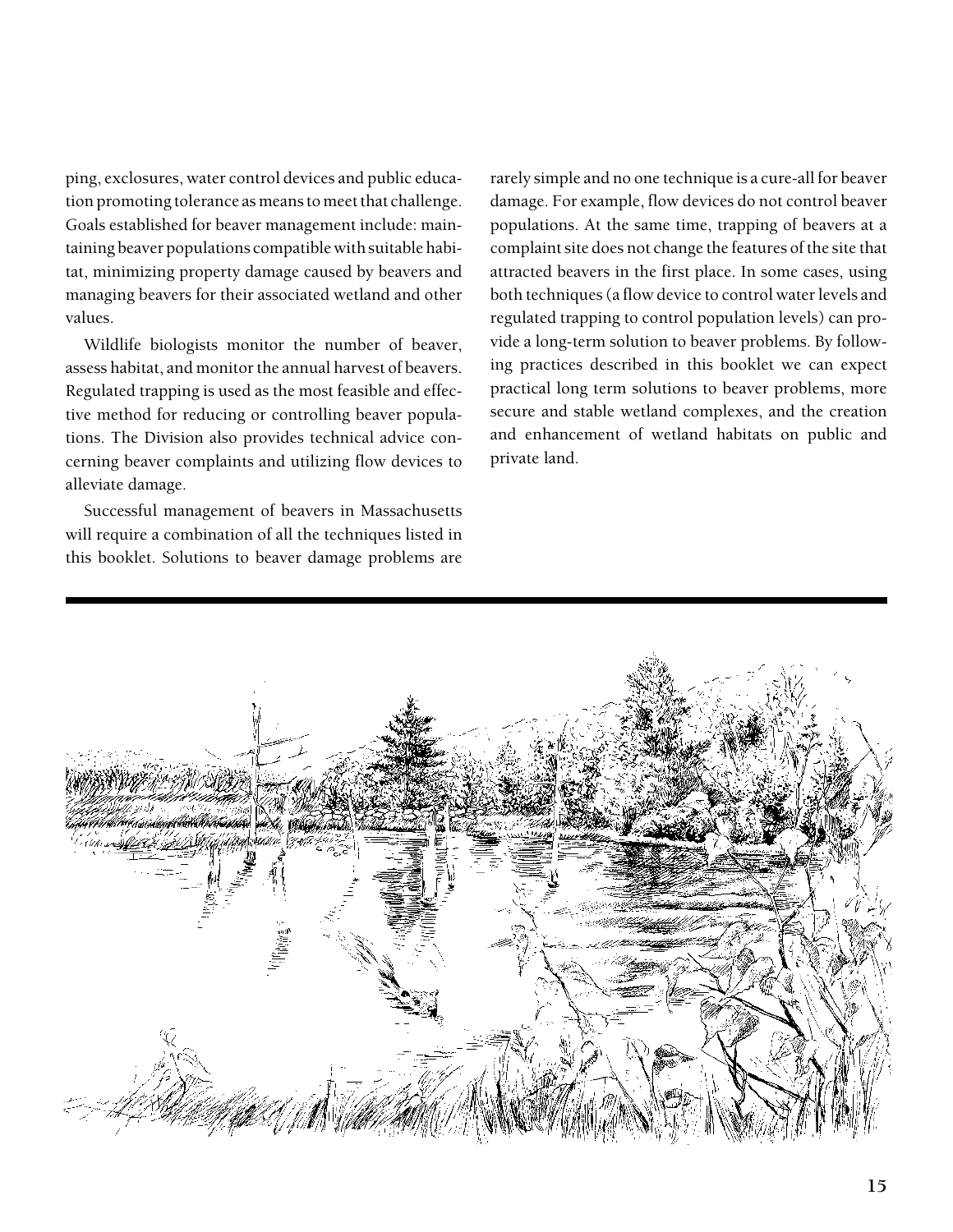## **Additional Reading**

*Lily Pond: Four Years With a Family of Beavers*, by Hope Ryden, 1989. William Morrow & Co., New York.

*The World of the Beaver*, by L.L. Rue III, 1964. Lippincott Co., Philadelphia and New York.

*Wild Mammals of New England*, by A. J. Godin, 1977. The Johns Hopkins University Press, Baltimore.

*Wild Mammals of North America: Biology - Management - Economics*, by Joseph A. Chapman and George A. Feldhamer, 1982. The Johns Hopkins University Press, Baltimore.

*Wild Furbearer Management in North America*, by Milan Novek, James A. Baker, Martyn E. Obbard and Bruce Mallock, 1987. Ontario Trappers Association, Ontario Ministry of Natural Resources, Toronto.

*Beavers, Water, Wildlife and History*, by Earl L. Hifiker, 1991. Heart of the Lakes Publishing, Interlaken.

## **Where to Go For Help**

If you have a beaver complaint or would like more information on controlling beaver damage, contact the Division of Fisheries and Wildlife office nearest you.

**www.masswildlife.org** 

**Western Wildlife District**  400 Hubbard Avenue Pittsfield, MA 01201 (413) 447-9789

**Connecticut Valley Wildlife District**  East Street Belchertown, MA 01007 (413) 323-7632

**Central Wildlife District**  Temple Street West Boylston, MA 01583 (508) 835-3607

**Northeast Wildlife District**  68 Harris Street Acton, MA 01720 (978) 263-4347

**Southeast Wildlife District**  195 Bournedale Road Buzzards Bay, MA 02532 (508) 759-3406